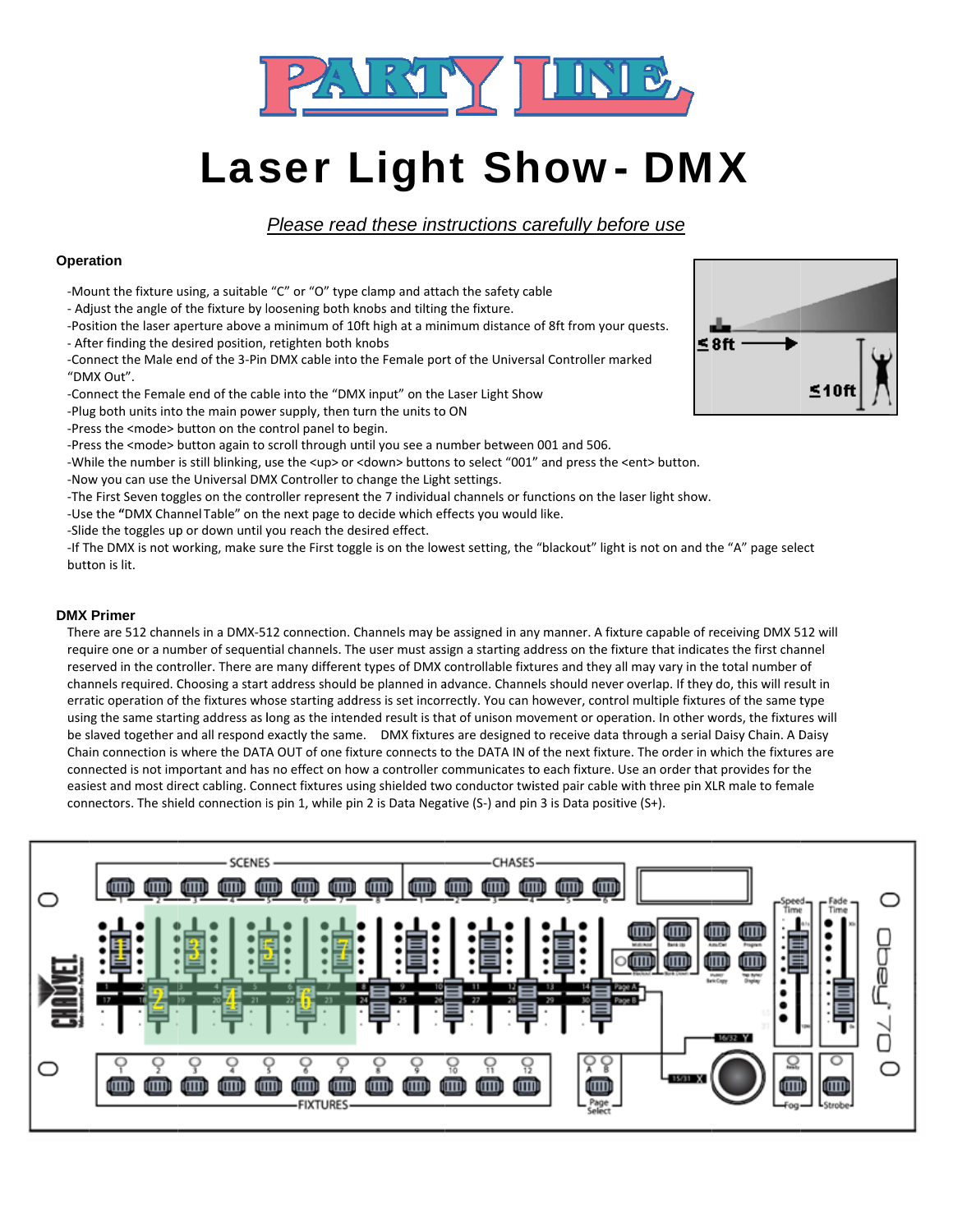# **DMX Channel Values- Table**

| <b>CHANNEL</b>                     | <b>VALUE</b>              | <b>FUNCTION</b>                                              |
|------------------------------------|---------------------------|--------------------------------------------------------------|
|                                    | 000 $\Leftrightarrow$ 019 | <b>DMX Mode</b>                                              |
|                                    | 020 $\Leftrightarrow$ 039 | Automatic fast (red)                                         |
|                                    | 040 $\Leftrightarrow$ 059 | Automatic slow (red)                                         |
|                                    | 060 $\Leftrightarrow$ 079 | Automatic fast (green)                                       |
| 1                                  | $080 \Leftrightarrow 099$ | Automatic slow (green)                                       |
| <b>Control</b><br><b>Mode</b>      | 100 ⇔ 119                 | Automatic fast (red & green)                                 |
|                                    | 120 ⇔ 139                 | Automatic slow (red & green)                                 |
|                                    | 140 ⇔ 159                 | Sound (red)                                                  |
|                                    | 160 ⇔ 179                 | Sound (green)                                                |
|                                    | 180 ⇔ 199                 | Sound (red & green)                                          |
|                                    | 200 ⇔ 255                 | Random                                                       |
|                                    | $000 \Leftrightarrow 004$ | <b>Blackout</b>                                              |
|                                    | 005 $\Leftrightarrow$ 028 | Red                                                          |
| $\mathbf{2}$<br>Color<br>selection | $029 \Leftrightarrow 056$ | Green                                                        |
|                                    | 057 $\Leftrightarrow$ 084 | Red & Green                                                  |
|                                    | 085 $\Leftrightarrow$ 112 | Green strobing                                               |
|                                    | 113 $\Leftrightarrow$ 140 | Red strobing                                                 |
|                                    | 141 ⇔ 168                 | Red on & Green strobing                                      |
|                                    | 169 ⇔ 197                 | Green on & Red strobing                                      |
|                                    | 198 ⇔ 224                 | Red & Green strobing                                         |
|                                    | 225 ⇔ 255                 | Red & green (alternate strobing)                             |
| 3<br><b>Strobe</b>                 | $000 \Leftrightarrow 004$ | No function                                                  |
|                                    | 005 $\Leftrightarrow$ 254 | Strobe (slow $\Leftrightarrow$ fast)                         |
|                                    | 255 ⇔ 255                 | Strobe to sound                                              |
| 4                                  | 000 $\Leftrightarrow$ 004 | No rotation                                                  |
|                                    | 005 $\Leftrightarrow$ 127 | Clockwise rotation (slow $\Leftrightarrow$ fast)             |
| <b>Rotation</b><br>(motor 1)       | 128 ⇔ 133                 | Stop                                                         |
|                                    | 134 ⇔ 255                 | Counterclockwise rotation (slow $\Leftrightarrow$ fast)      |
| 5<br><b>Stutter</b><br>(motor 1)   | $000 \Leftrightarrow 004$ | No function                                                  |
|                                    | $005 \Leftrightarrow 056$ | Mode 1 (slow $\Leftrightarrow$ fast) (affected by channel 4) |
|                                    | 057 $\Leftrightarrow$ 112 | Mode 2 (slow $\Leftrightarrow$ fast) (affected by channel 4) |
|                                    | 113 $\Leftrightarrow$ 168 | Mode 3 (slow $\Leftrightarrow$ fast)                         |
|                                    | 167 ⇔ 255                 | Mode 4 (slow $\Leftrightarrow$ fast)                         |
| 6<br><b>Rotation</b><br>(motor 2)  | $000 \Leftrightarrow 004$ | No rotation                                                  |
|                                    | $005 \Leftrightarrow 127$ | Clockwise rotation (slow $\Leftrightarrow$ fast)             |
|                                    | 128 ⇔ 133                 | Stop                                                         |
|                                    | 134 ⇔ 255                 | Counterclockwise rotation (slow $\Leftrightarrow$ fast)      |
|                                    | $000 \Leftrightarrow 004$ | No function                                                  |
| 7                                  | $005 \Leftrightarrow 056$ | Mode 1 (slow $\Leftrightarrow$ fast) (affected by channel 6) |
| <b>Stutter</b><br>(motor 2)        | 057 $\Leftrightarrow$ 112 | Mode 2 (slow $\Leftrightarrow$ fast) (affected by channel 6) |
|                                    | 113 $\Leftrightarrow$ 168 | Mode 3 (slow $\Leftrightarrow$ fast)                         |
|                                    | 167 ⇔ 255                 | Mode 4 (slow $\Leftrightarrow$ fast)                         |